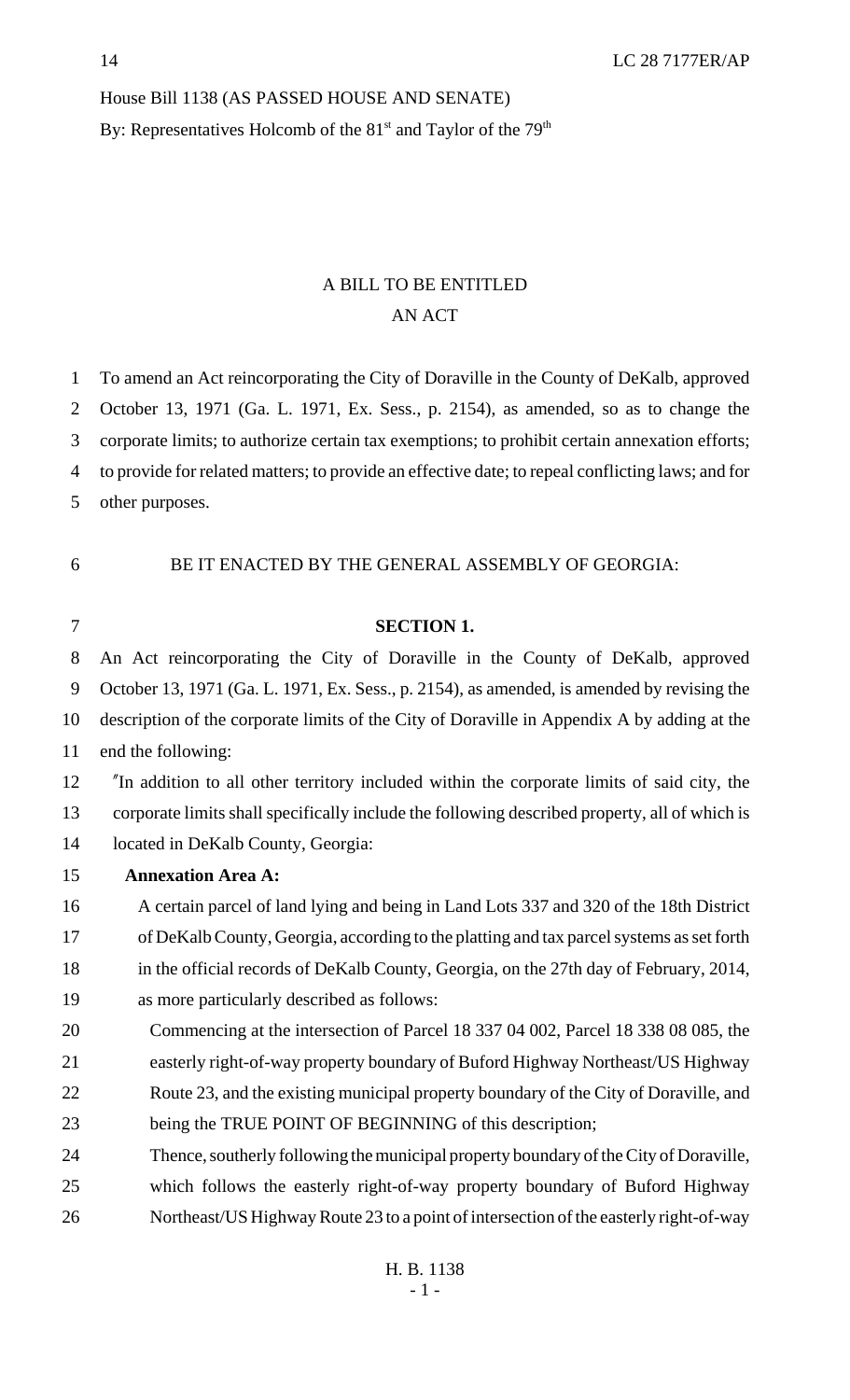| 27 | property boundary of Buford Highway Northeast/US Highway Route 23, Parcel 18          |
|----|---------------------------------------------------------------------------------------|
| 28 | 320 01 009 and Parcel 18 320 01 035;                                                  |
| 29 | Thence, approximately 200 feet along the southerly property boundary of Parcel 18     |
| 30 | 320 01 009 to a point intersecting with southerly property boundary of Parcel 18 320  |
| 31 | 01 010 and easterly property boundary of Parcel 18 320 01 027;                        |
| 32 | Thence, approximately 14 feet along the easterly property boundary of Parcel 18 320   |
| 33 | 01 010 to a point intersecting with the easterly property boundary of said parcel and |
| 34 | with the southerly property boundary of Parcel 18 320 01 009;                         |
| 35 | Thence, approximately 184 feet along the southerly property boundary of Parcel 18     |
| 36 | 320 01 009 to a point intersecting with the southerly property boundary of Parcel 18  |
| 37 | 320 01 008;                                                                           |
| 38 | Thence, approximately 145 feet along the southerly property boundary of Parcel 18     |
| 39 | 320 01 008 to a point intersecting with the southerly property boundary of Parcel 18  |
| 40 | 320 01 024;                                                                           |
| 41 | Thence, approximately 144 feet along the southerly property boundary of Parcel 18     |
| 42 | 320 01 024 to a point of intersection of said Parcel and Parcel 18 320 01 023;        |
| 43 | Thence, approximately 108 feet along the easterly property boundary of Parcel 18320   |
| 44 | 01 024 to a point intersecting with easterly property boundary of Parcel 18 320 01    |
| 45 | 026;                                                                                  |
| 46 | Thence, approximately 324 feet along the easterly property boundary of Parcel 18 320  |
| 47 | 01 026 to a point of intersection of said Parcel and the northerly property boundary  |
| 48 | of Parcel 18 320 01 019;                                                              |
| 49 | Thence, approximately 170 feet along the northerly property boundary of Parcel 18     |
| 50 | 320 01 019 to a point of intersection of said Parcel and the westerly right-of-way of |
| 51 | McElroy Road;                                                                         |
| 52 | Thence, crossing McElroy Road to a point of intersection of the easterly right-of-way |
| 53 | of McElroy Road and the westerly property boundary of Parcel 18 320 04 039 and        |
| 54 | Parcel 18 320 04 040;                                                                 |
| 55 | Thence, northerly along the easterly right-of-way of McElroy Road to its intersection |
| 56 | with Parcel 18 320 04 039 and Parcel 18 320 04 038;                                   |
| 57 | Thence, approximately 692 feet along the northeasterly property boundary of Parcel    |
| 58 | 18 320 04 038 to a point intersecting with the westerly property boundary Parcel 18   |
| 59 | 320 04 064;                                                                           |
| 60 | Thence, approximately 291 feet along the easterly property boundary of Parcel 18320   |
| 61 | 04 038 to a point intersecting with the southerly property boundary of Parcel 18 337  |
| 62 | 05 001;                                                                               |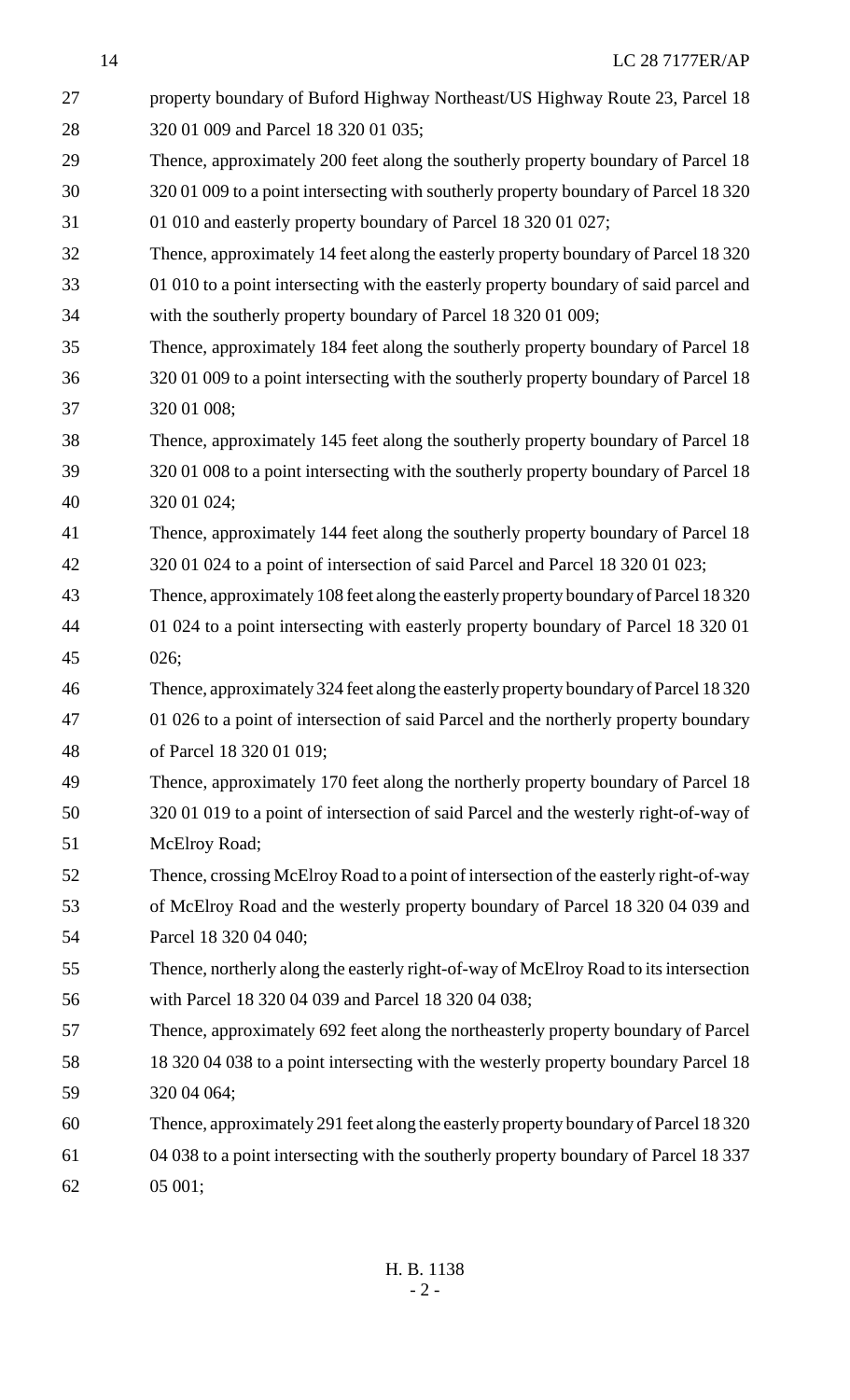| 63 | Thence, approximately 336 feet along the southerly property boundary of Parcel 18       |
|----|-----------------------------------------------------------------------------------------|
| 64 | 337 05 001 to a point intersecting with the southerly property boundary of Parcel 18    |
| 65 | 337 05 005;                                                                             |
| 66 | Thence, approximately 309 feet along the southerly property boundary of Parcel 18       |
| 67 | 337 05 005 to a point intersecting with easterly property boundary of Parcel 18 337     |
| 68 | 05 005;                                                                                 |
| 69 | Thence, approximately 290 feet along the easterly property boundary of Parcel 18337     |
| 70 | 05 005 to a point of intersection of said Parcel and the southerly right-of-way of      |
| 71 | Oakcliff Road;                                                                          |
| 72 | Thence, crossing Oakcliff Road to a point of intersection of the northerly right-of-way |
| 73 | of Oakcliff Road, Parcel 18 337 09 027, and Parcel 18 337 04 009;                       |
| 74 | Thence, approximately 107 feet along the westerly property boundary of Parcel 18        |
| 75 | 337 04 009 to a point intersecting with the southerly property boundary of Parcel 18    |
| 76 | 337 09 027;                                                                             |
| 77 | Thence, approximately 215 feet along the southerly property boundary of Parcel 18       |
| 78 | 337 09 027 to a point intersecting with the southerly property boundary of Parcel 18    |
| 79 | 337 09 028;                                                                             |
| 80 | Thence, approximately 550 feet along the southerly property boundary of Parcel 18       |
| 81 | 337 09 028 to a point of intersection of said Parcel and the municipal property         |
| 82 | boundary of the City of Doraville;                                                      |
| 83 | Thence, northerly following the municipal property boundary of the City of Doraville    |
| 84 | to the intersection of Parcel 18 337 04 002, Parcel 18 338 08 085, and the southerly    |
| 85 | right-of-way property boundary of Buford Highway Northeast/US Highway Route 23,         |
| 86 | and being the TRUE POINT OF BEGINNING.                                                  |

#### **Annexation Area B:**

 A certain parcel of land lying and being in Land Lots 282 and 295 of the 18th District of DeKalb County, Georgia, according to the platting and tax parcel systems as set forth in the official records of DeKalb County, Georgia, on the 27th day of February, 2014

- as more particularly described as follows:
- Commencing at the intersection of the easterly right-of-way boundary of Chestnut
- Drive, the existing municipal boundary of the City of Doraville, and Parcel 18 282 13
- 94 002, being the TRUE POINT OF BEGINNING of this description;
- Thence, southerly following the easterly right-of-way of Chestnut Drive to a point of
- intersection of said right-of-way with the northerly right-of-way with Interstate 85;
- Thence, northeasterly along the northerly right-of-way of Interstate 85 to a point of
- intersection with the westerly right-of-way of Interstate 285;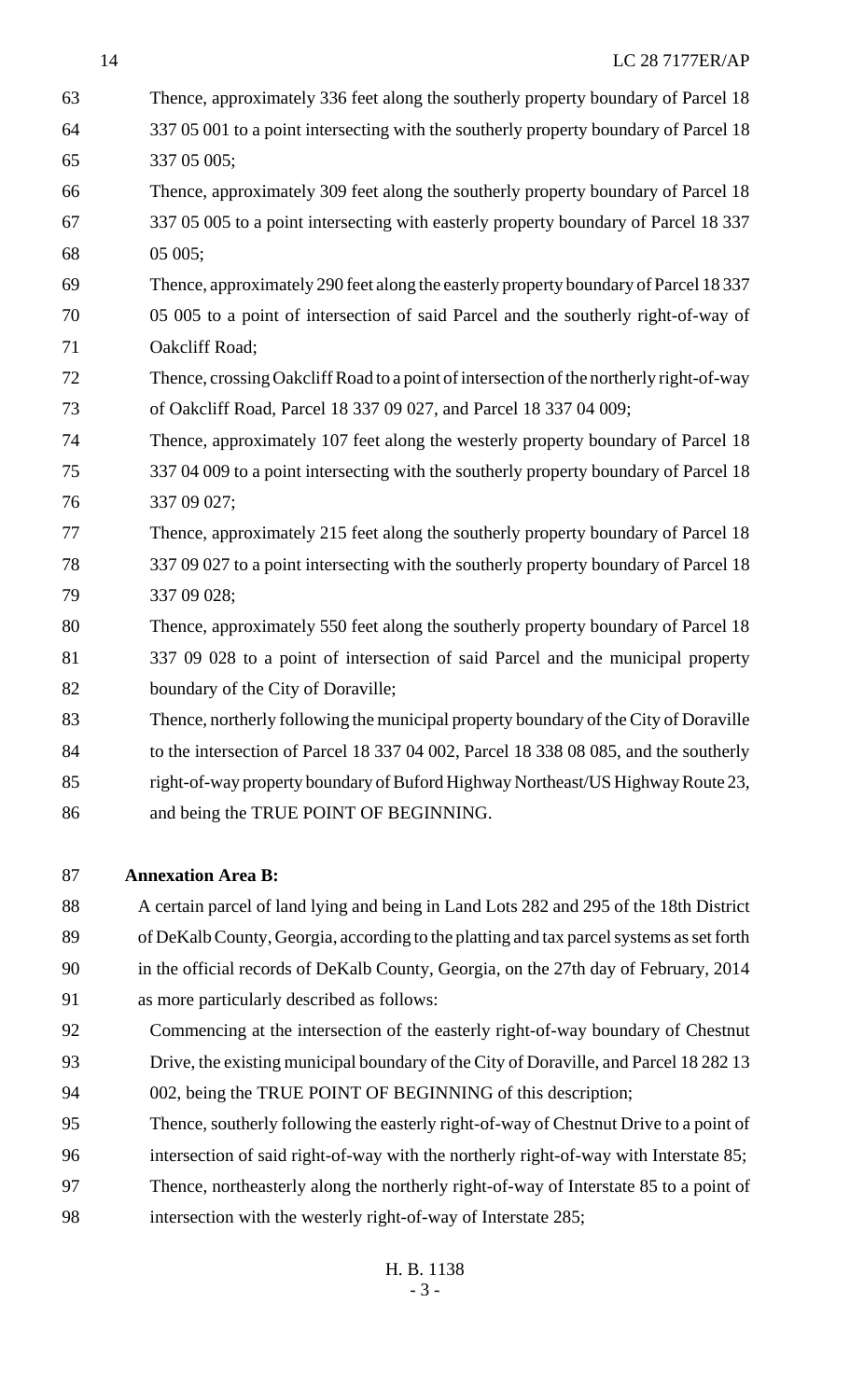| 99  | Thence, northwesterly along the westerly right-of-way of Interstate 285 to its point  |
|-----|---------------------------------------------------------------------------------------|
| 100 | of intersection with Parcel 18 295 01 034, and Parcel 18 295 01 036;                  |
| 101 | Thence, approximately 477 feet along the northerly boundary of Parcel 18 295 01 034   |
| 102 | to a point intersecting with the easterly boundary of Parcel 18 295 01 037;           |
| 103 | Thence, northeasterly approximately 47 feet along the easterly boundary of Parcel 18  |
| 104 | 295 01 037 to a point intersecting with northerly boundary of Parcel 18 295 01 037;   |
| 105 | Thence, along the northerly boundary of Parcel 18 295 01 037 to a point of            |
| 106 | intersection of said Parcel and Parcel 18 295 01 032;                                 |
| 107 | Thence, approximately 472 feet along the easterly boundary of Parcel 18 295 01 032    |
| 108 | to a point intersecting with the northerly boundary of Parcel 18 295 01 032;          |
| 109 | Thence, approximately 305 feet along the northerly boundary of Parcel 18 295 01 032   |
| 110 | to a point intersecting with the westerly boundary of Parcel 18 295 01 032;           |
| 111 | Thence, approximately 735 feet along the westerly boundary of Parcel 18 295 01 032    |
| 112 | to a point intersecting with the southerly boundary of Parcel 18 295 01 032;          |
| 113 | Thence, approximately 38 feet along the southerly boundary of Parcel 18 295 01 032    |
| 114 | to a point intersecting with the westerly boundary of Parcel 18 295 01 018;           |
| 115 | Thence, approximately 555 feet along the westerly boundary of Parcel 18 295 01 018    |
| 116 | to a point intersecting with the northerly boundary of Parcel 18 295 01 027;          |
| 117 | Thence, approximately 43 feet along the northwesterly boundary of Parcel 18 295 01    |
| 118 | 027 to a point intersecting with the northwesterly boundary of Parcel 18 295 01 019;  |
| 119 | Thence, approximately 580 feet along the northwesterly boundary of Parcel 18 295      |
| 120 | 01 019 to a point intersecting with the northwesterly boundary of Parcel 18 295 01    |
| 121 | 020;                                                                                  |
| 122 | Thence, approximately 164 feet along the northwesterly boundary of Parcel 18 295      |
| 123 | 01 020 to a point intersecting with the northwesterly boundary of Parcel 18 295 01    |
| 124 | 022;                                                                                  |
| 125 | Thence, approximately 130 feet along the northwesterly boundary of Parcel 18 295      |
| 126 | 01 022 to a point intersecting with northwesterly boundary of Parcel 18 295 01 021;   |
| 127 | Thence, approximately 38 feet along the northwesterly boundary of Parcel 18 295 01    |
| 128 | 021 to a point of intersection of said Parcel, Parcel 18 295 01 003, and the existing |
| 129 | municipal boundary of the City of Doraville;                                          |
| 130 | Thence, southerly following the municipal boundary of the City of Doraville to the    |
| 131 | TRUE POINT OF BEGINNING.                                                              |

# **Annexation Area C:**

 A certain parcel of land lying and being in Land Lots 312, 313, 314, 317, 318, and 319 of the 18th District of DeKalb County, Georgia, according to the platting and tax parcel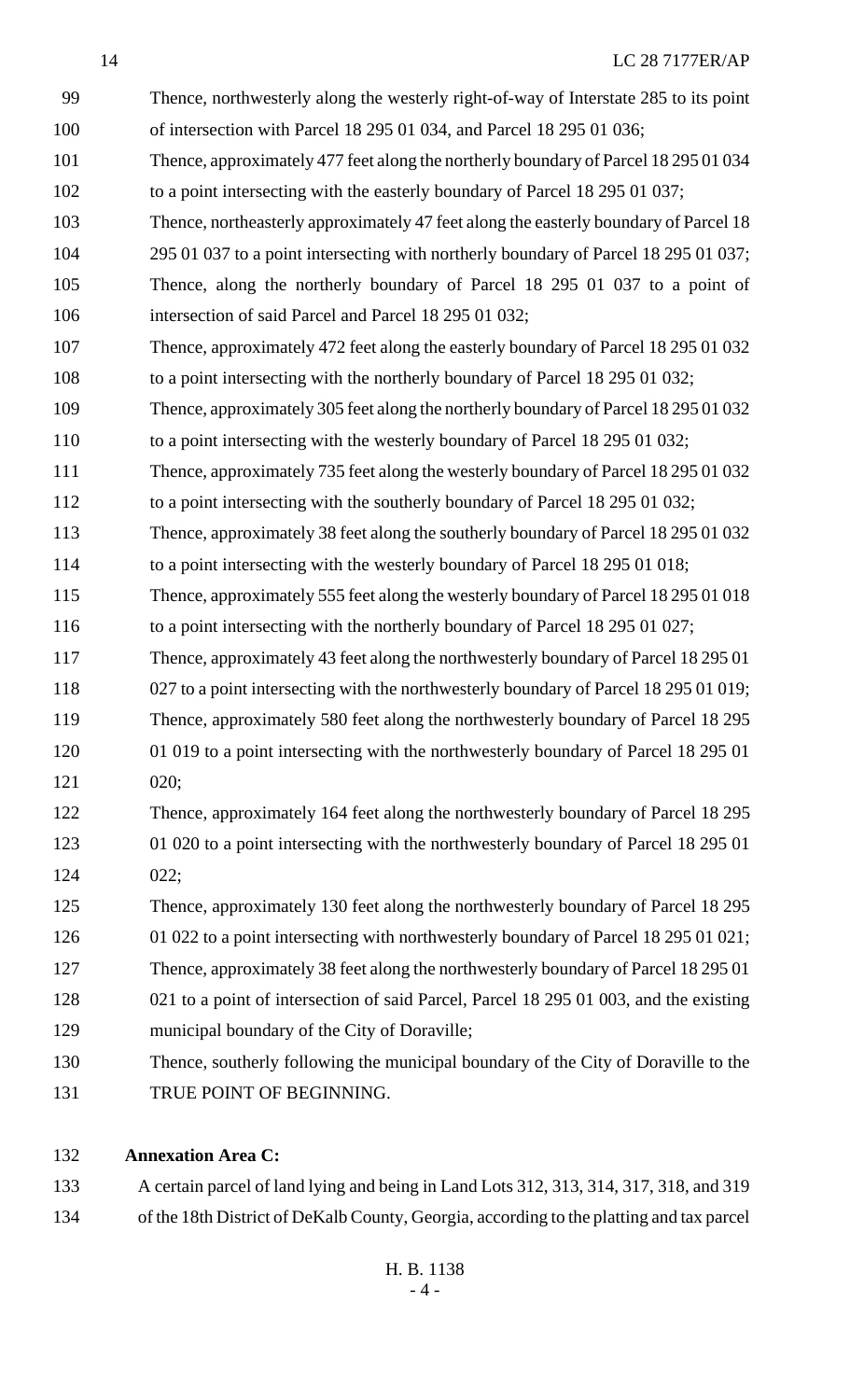135 systems as set forth in the official records of DeKalb County, Georgia, on the 27th day of February, 2014 as more particularly described as follows: Commencing at the intersection of the northwesterly boundary corner of Parcel 18 312 02 028 and the southwesterly boundary corner of Parcel 18 312 02 010, being the TRUE POINT OF BEGINNING of this description; Thence, approximately 109 feet along the westerly boundary of Parcel 18 312 02 028 141 to a point intersecting with the westerly boundary of Parcel 18 312 02 012; Thence, approximately 151 feet along the westerly boundary of Parcel 18 312 02 012 to a point intersecting with the westerly boundary of Parcel 18 312 02 016; Thence, approximately 148 feet along the westerly boundary of Parcel 18 312 02 016 to a point intersecting with the westerly boundary of Parcel 18 312 02 033; Thence, approximately 325 feet along the westerly boundary of Parcel 18 312 02 033 to a point intersecting with the westerly boundary of Parcel 18 312 02 030; Thence, approximately 154 feet along the westerly boundary of Parcel 18 312 02 030 to a point intersecting with the southerly boundary of Parcel 18 312 02 030 and the northerly right-of-way boundary of Interstate 285; Thence, commencing southeasterly following the northerly right-of-way boundary of Interstate 285 to a point of intersection of the right-of-way boundary of said Interstate and the northerly right-of-way boundary of Interstate 85; Thence, commencing northeasterly following the northerly right-of-way boundary of Interstate 85 to its point of intersection of said Interstate, the existing boundary of the County of DeKalb, and the existing boundary of the County of Gwinnett; Thence, commencing northwesterly following the boundary of the County of DeKalb to a point of intersection of said boundary, the existing municipal boundary of the City of Doraville and the northerly corner of Parcel 18 318 01 001; Thence, approximately 1,560 feet along the existing municipal boundary of the City of Doraville and the westerly boundary of Parcel 18 318 01 001 to a point of intersection with the northerly boundary of Parcel 18 318 01 002; Thence, approximately 12 feet along the existing municipal boundary of the City of Doraville and the northerly boundary of Parcel 18 318 01 002 to a point of intersection with the westerly boundary of Parcel 18 318 01 002; Thence, approximately 372 feet along the existing municipal boundary of the City of Doraville and the westerly boundary of Parcel 18 318 01 002 and the westerly boundary of Parcel 18 318 01 013 to a point intersecting with the easterly boundary of Parcel 18 319 17 020;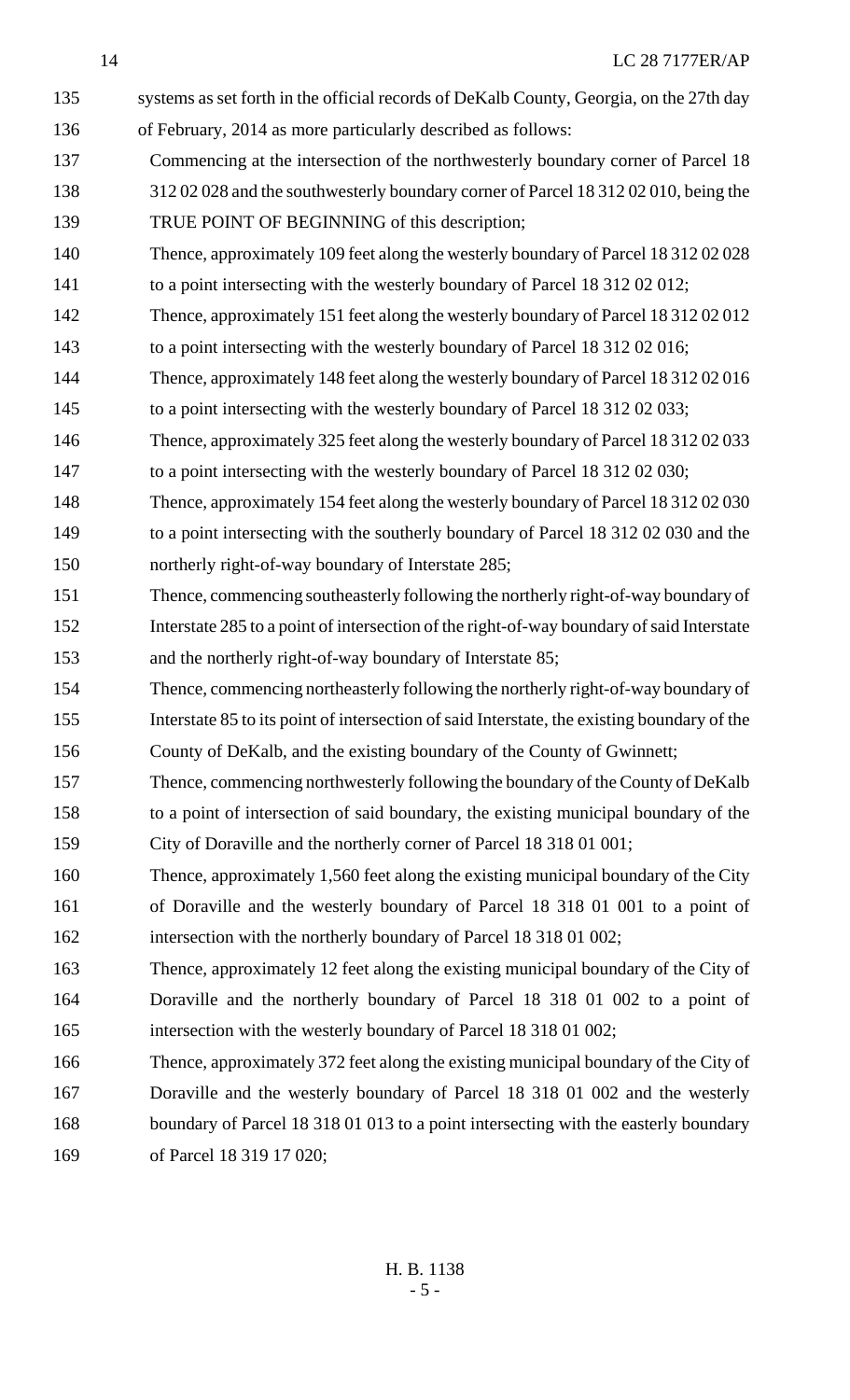| 170 | Thence, commencing westerly approximately 1,515 feet along the existing municipal     |
|-----|---------------------------------------------------------------------------------------|
| 171 | boundary of the City of Doraville to the intersection of said municipal boundary and  |
| 172 | the northwest corner of Parcel 18 319 03 034;                                         |
| 173 | Thence, approximately 1,012 feet along the westerly boundary of Parcel 18 319 03      |
| 174 | 034 to a point intersecting with the westerly boundary of Parcel 18 319 03 038;       |
| 175 | Thence, approximately 278 feet along the westerly boundary of Parcel 18 319 03 038    |
| 176 | to a point intersecting with the westerly boundary of Parcel 18 313 01 063;           |
| 177 | Thence, approximately 135 feet along the westerly boundary of Parcel 18 313 01 063    |
| 178 | to a point intersecting with northerly boundary of Parcel 18 313 01 063;              |
| 179 | Thence, approximately 193 feet along the northerly boundary of Parcel 18 313 01 063   |
| 180 | to a point intersecting with the westerly boundary of Parcel 18 313 01 063;           |
| 181 | Thence, following the westerly boundary of Parcel 18 313 01 063 to a point            |
| 182 | intersecting with the westerly boundary of Parcel 18 313 01 062;                      |
| 183 | Thence, following the westerly boundary of Parcel 18 313 01 062 to a point            |
| 184 | intersecting with the northerly boundary of Parcel 18 313 01 046;                     |
| 185 | Thence, following the westerly boundary of Parcel 18 313 01 046 to a point            |
| 186 | intersecting with the northerly boundary of Parcel 18 313 01 059;                     |
| 187 | Thence, approximately 819 feet along the northerly boundary of Parcel 18 313 01 059   |
| 188 | to a point intersecting with the northerly boundary of Parcel 18 313 01 058;          |
| 189 | Thence, approximately 569 feet along the northerly boundary of Parcel 18 313 01 058   |
| 190 | intersecting with the easterly boundary of Parcel 18 312 06 005;                      |
| 191 | Thence, approximately 649 feet along the easterly boundary of Parcel 18 312 06 005    |
| 192 | to a point intersecting with the northerly boundary of Parcel 18 312 06 005;          |
| 193 | Thence, approximately 650 feet along the northerly boundary of Parcel 1831206005      |
| 194 | to a point of intersection of said Parcel and the easterly right-of-way boundary of   |
| 195 | Honeysuckle Lane;                                                                     |
| 196 | Thence, crossing Honeysuckle Lane to a point of intersection of the westerly          |
| 197 | right-of-way boundary of Honeysuckle Lane and the northerly boundary of Parcel 18     |
| 198 | 312 02 030 and Parcel 18 321 02 017;                                                  |
| 199 | Thence, following the westerly right-of-way boundary of Honeysuckle Lane northerly    |
| 200 | to a point of intersection of said Road and the northwesterly corner of Parcel 18 312 |
| 201 | 02017;                                                                                |
| 202 | Thence, approximately 191 feet along the westerly boundary of Parcel 18 312 02 017    |
| 203 | to a point intersecting with the northern boundary of Parcel 18 312 02 019;           |
| 204 | Thence, approximately 270 feet along the northern boundary of Parcel 18 312 02 019    |
| 205 | to a point of intersection of said Parcel and the easterly right-of-way boundary of   |
| 206 | Mcelroy Road;                                                                         |